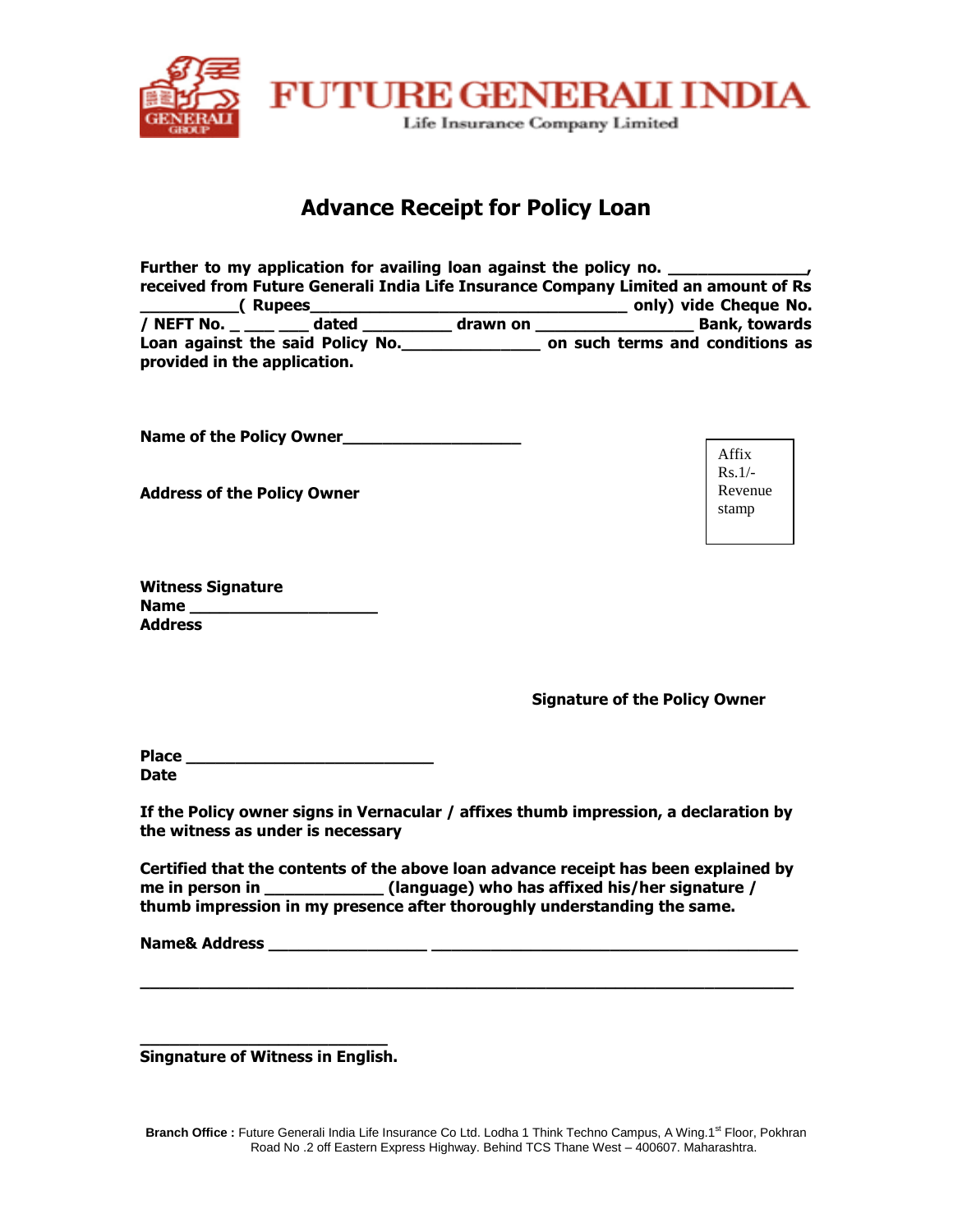## **APPLICATION FOR LOAN AGAINST POLICY**

|                   | Policy Number ______________                                                                    |  |  |  |
|-------------------|-------------------------------------------------------------------------------------------------|--|--|--|
|                   |                                                                                                 |  |  |  |
|                   | Contact Nos. Mobile ___________________Office __________________________________                |  |  |  |
| E-Mail ID         |                                                                                                 |  |  |  |
| Dear Sir / Madam, | for a loan against this policy, on the Terms & Conditions mentioned in this form and such other |  |  |  |
|                   | conditions as may be prescribed by the Company from time to time.                               |  |  |  |
|                   | Request you to grant me a loan of amount as selected below:                                     |  |  |  |
|                   |                                                                                                 |  |  |  |
|                   | (Amount in Figures) (Amount in words)                                                           |  |  |  |
| <b>OR</b>         |                                                                                                 |  |  |  |
|                   | Maximum amount available as loan against policy                                                 |  |  |  |

### **NOTICE OF ASSIGNMENT**

Notice is hereby given that I, the holder of the Policy, have assigned the above policy against the abovesaid loan granted to Future Generali India Life Insurance Company Ltd., having its registered Office at Indiabulls Finance Center, Tower-3, 6<sup>th</sup> Floor, Senapati Bapat Marg, Elphinstone (W), Mumbai - 400013, Maharashtra.

### **ABSOLUTE ASSIGNMENT AGAINST VALUABLE CONSIDERATION**

I, the holder of the above mentioned Policy issued by Future Generali India Life Insurance Company Ltd. ('the Company'), do hereby absolutely transfer and assign the rights and benefits of the said Policy in favour of the company for a valuable consideration. I agree to keep the Company indemnified against any losses or liabilities arising out of any matter that may arise to the Company in connection with this loan. I acknowledge that the assignment shall be completed and effectual only upon the execution of this endorsement. I also acknowledge that the assignment shall not be operative as against the Company until a notice in writing of this assignment and either the said endorsement or the instrument itself or a copy thereof certified to be correct by both the assignor and the assignee or their duly authorized agent has been delivered to the specified office of the Company. I hereby declare that receipt of benefits arising under the policy by the Assignee/ Company, shall be valid and sufficient discharge of the said loan.

Dated at \_\_\_\_\_\_\_\_\_\_\_\_\_\_ this \_\_\_\_\_day of \_\_\_\_\_\_\_\_\_\_\_\_\_ 20\_\_\_\_\_\_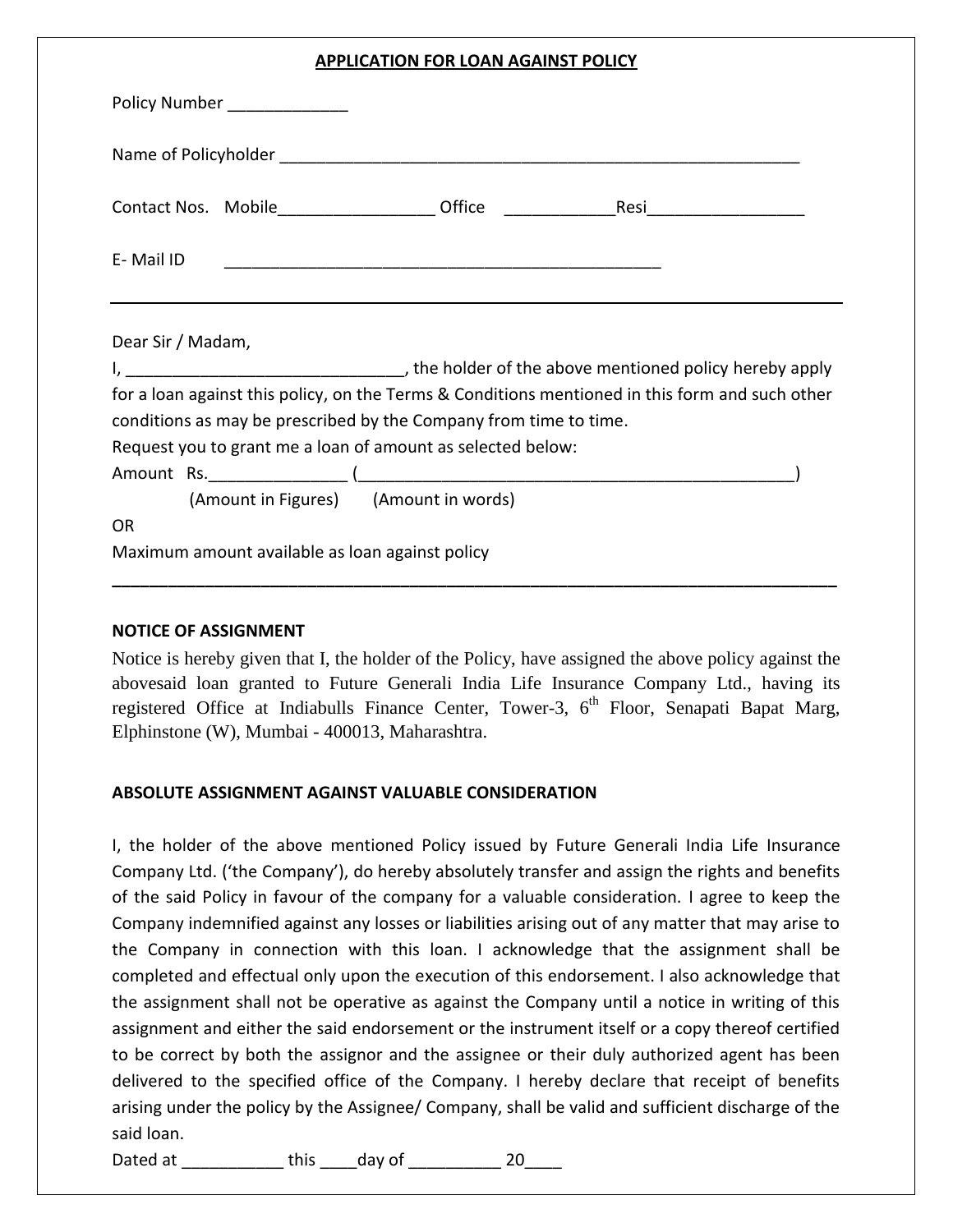| Signature of policyholder: |                                                                                                                                                                                                                                     |
|----------------------------|-------------------------------------------------------------------------------------------------------------------------------------------------------------------------------------------------------------------------------------|
| Name of the policyholder:  |                                                                                                                                                                                                                                     |
| Address                    | $\ddot{\cdot}$ . The contract of the contract of the contract of the contract of the contract of the contract of the contract of the contract of the contract of the contract of the contract of the contract of the contract of th |
|                            |                                                                                                                                                                                                                                     |
|                            |                                                                                                                                                                                                                                     |

| Signature of the Witness :                                                                        |  |  |  |  |
|---------------------------------------------------------------------------------------------------|--|--|--|--|
| Name of the Witness:                                                                              |  |  |  |  |
| Address<br>٠                                                                                      |  |  |  |  |
|                                                                                                   |  |  |  |  |
| Witness should be a Notary/ Gazetted officer / SEM / Branch Manager or a person of local Standing |  |  |  |  |
|                                                                                                   |  |  |  |  |

# **APPLICATION FOR LOAN AGAINST POLICY**

## Terms & conditions

I agree and understand that the loan against this policy shall be granted, subject to the following conditions:

- 1. The Policy shall be assigned absolutely to and held by the Company as security for the loan and of the interest thereon and of all expenses which may be incurred in connection therewith.
- 2. The rate of interest applicable to the loan will be of a variable nature and will be subject to revision as announced by the Company from time to time. The present rate of interest is 10% per annum.
- 3. The interest shall be compounded half yearly and will fall due on the next half-yearly Policy Anniversary and / on every Half-yearly Anniversary thereafter.
- 4. The loan amount may be repaid at any time during the term of the Policy.
- 5. In the event of the failure to repay the loan when required or to pay interest, the policy shall be terminated by the Company without giving any notice, and the Company shall be entitled to apply the Surrender Value towards repayment of the interest, principal and expenses; balance remaining of the Surrender value, if any, shall be paid to the policyholder.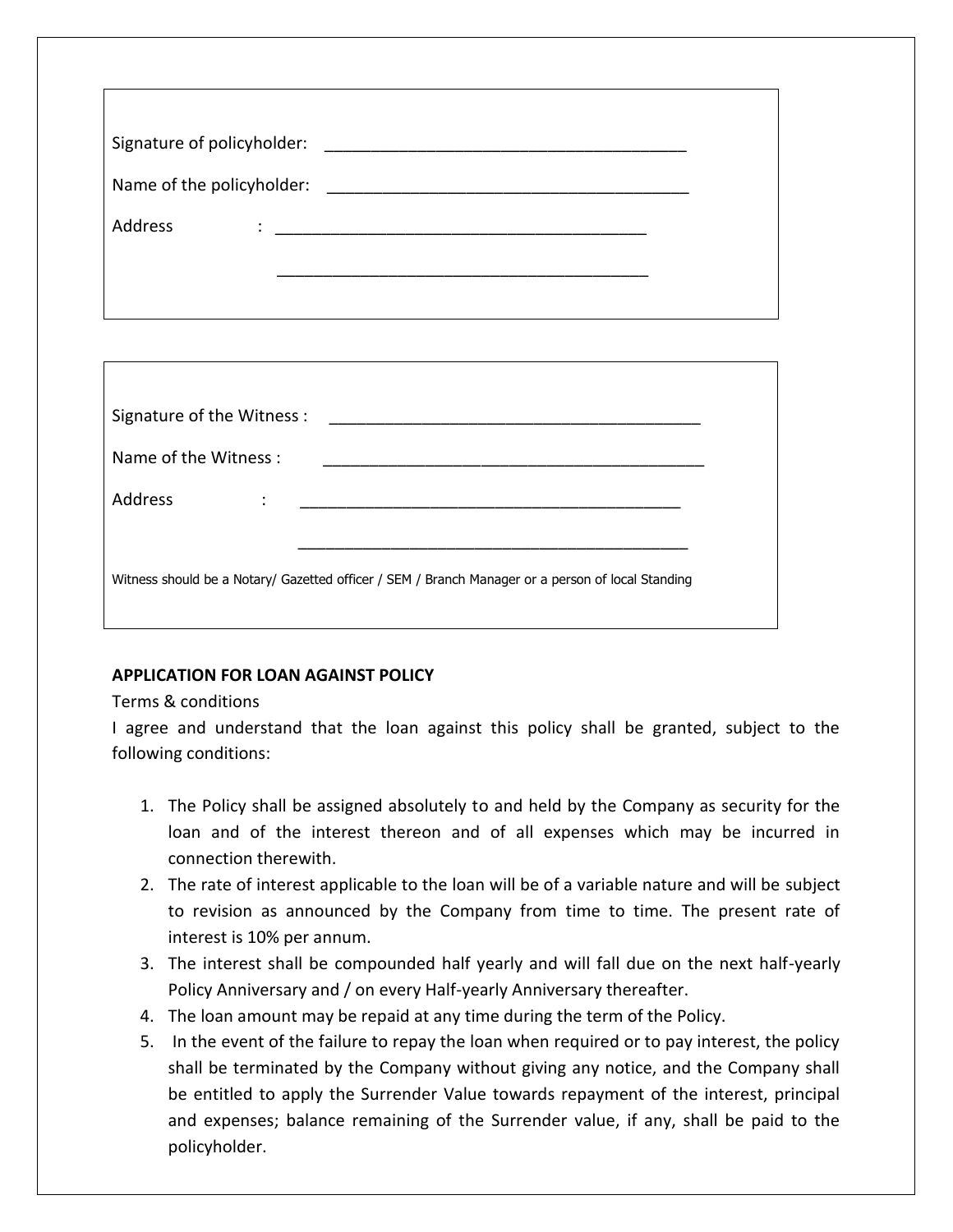- 6. In the event of an application for a subsequent loan under the Policy, eligibility for such loan shall be calculated after taking into consideration the outstanding loan and interest, if any, on the existing loan and in no event the aggregate loan granted shall exceed the overall eligibility under the above Policy .
- 7. In case the Policy shall attain maturity or become a Claim due to death or any supplementary benefit and when the amount of the loan or any portion thereof is outstanding, the Company shall be entitled to deduct such an amount together with all interest upto the date of maturity, or of death, or of the event under the supplementary benefit; as the case may be from the Policy Moneys and balance only shall become due and payable.

## DECLARATION

I, the policyholder do hereby declare that I have read and understood the Terms & Conditions mentioned herein above/ terms and conditions mentioned hereinabove have been explained to me and agree to abide by the same. I am also aware that the Company reserves the right to revise the rules and regulations that govern loans, even after the loan is sanctioned.

Dated at \_\_\_\_\_\_\_\_\_\_\_ this \_\_\_\_day of \_\_\_\_\_\_\_\_\_\_ 20\_\_\_\_

\_\_\_\_\_\_\_\_\_\_\_\_\_\_\_\_\_\_\_\_\_\_\_\_\_\_\_\_

Signature of Policyholder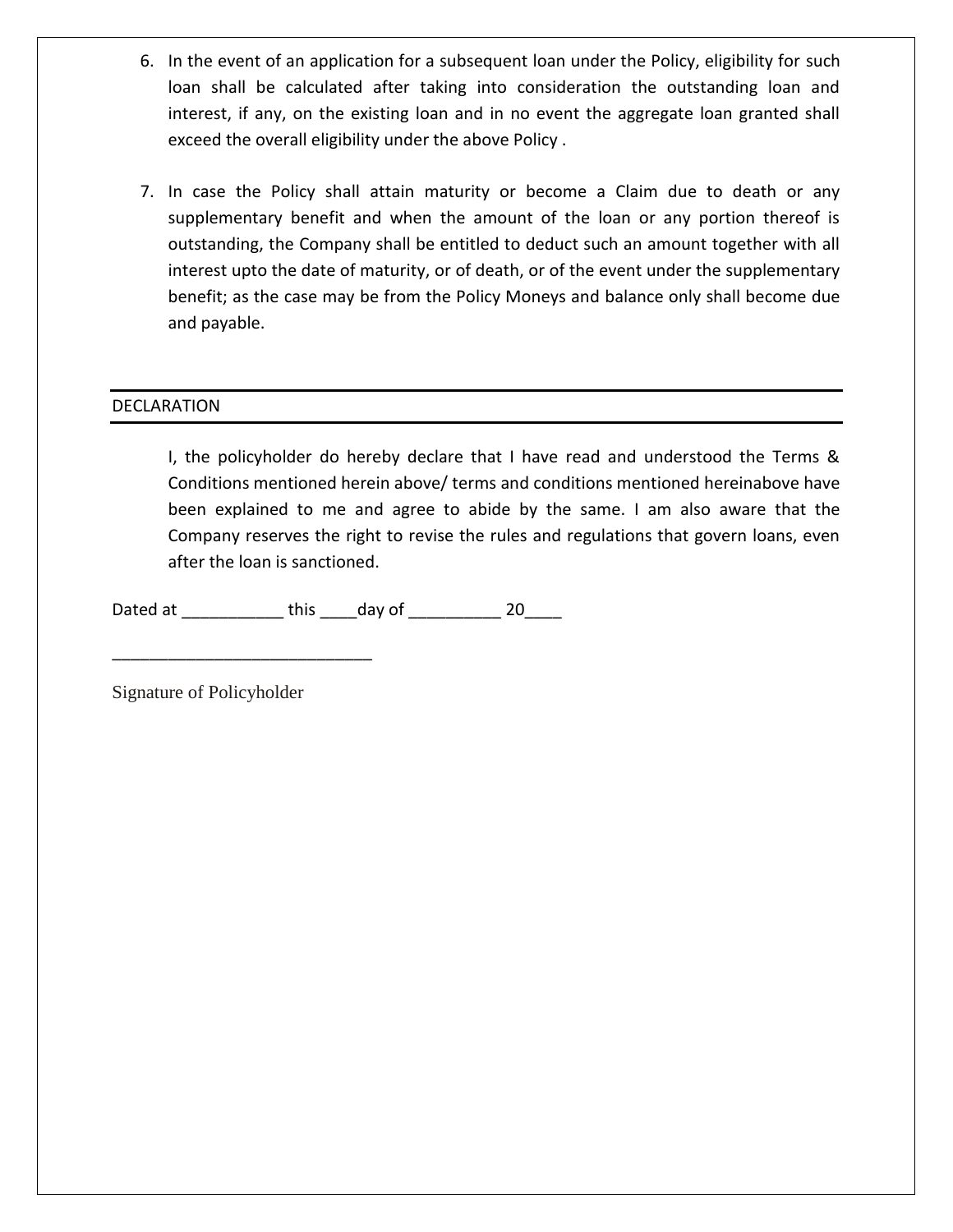#### **Indemnity cum undertaking**

I \_\_\_\_\_\_\_\_\_\_\_\_\_\_ S/o\_\_\_\_\_\_\_\_\_\_\_\_\_\_\_\_\_\_ R/o\_\_\_\_\_\_\_\_\_\_\_\_\_\_\_\_\_\_\_\_\_\_\_\_\_\_\_\_\_\_ having policy no. \_\_\_\_\_\_\_\_\_\_\_\_\_\_\_\_\_\_\_\_\_\_ from Future Generali India Life Insurance Company Limited (Company) do hereby solemnly declare as under

- 1. That I have applied for the Loan against the above mentioned policy no.
- 2. The abovementioned Policy shall be assigned absolutely to and held by the Company as security for the loan and of the interest thereon and of all expenses which may be incurred in connection therewith.
- 3. The rate of interest applicable to the loan will be of a variable nature and will be subject to revision as announced by the Company from time to time. The present rate of interest is 10% per annum.
- 4. The interest shall be compounded half yearly and will fall due on the next half-yearly Policy Anniversary and / on every Half-yearly Anniversary thereafter
- 5. The loan amount may be repaid at any time during the term of the Policy.

\_\_\_\_\_\_\_\_\_\_\_\_\_\_\_

- 6. In the event of the failure to repay the loan when required or to pay interest, the policy shall be terminated by the Company without giving any notice, and the Company shall be entitled to apply the Surrender Value towards repayment of the interest, principal and expenses; balance remaining of the Surrender value, if any, shall be paid to the policyholder.
- 7. In the event of an application for a subsequent loan under the Policy, eligibility for such loan shall be calculated after taking into consideration the outstanding loan and interest, if any, on the existing loan and in no event the aggregate loan granted shall exceed the overall eligibility under the above Policy .
- 8. In case the Policy shall attain maturity or become a Claim due to death or any supplementary benefit and when the amount of the loan or any portion thereof is outstanding, the Company shall be entitled to deduct such an amount together with all interest upto the date of maturity, or of death, or of the event under the supplementary benefit; as the case may be from the Policy Moneys and balance only shall become due and payable.
- 9. I indemnify and keep indemnified the Company, its representatives, officers, directors against any demand of whatsoever nature and /or any loss incurred by the Company in connection with any issue pertaining to the abovementioned policy and the amount of indemnity may be recovered from my estate.

Date: Place

(Name of the policyholder)

In presence of

1